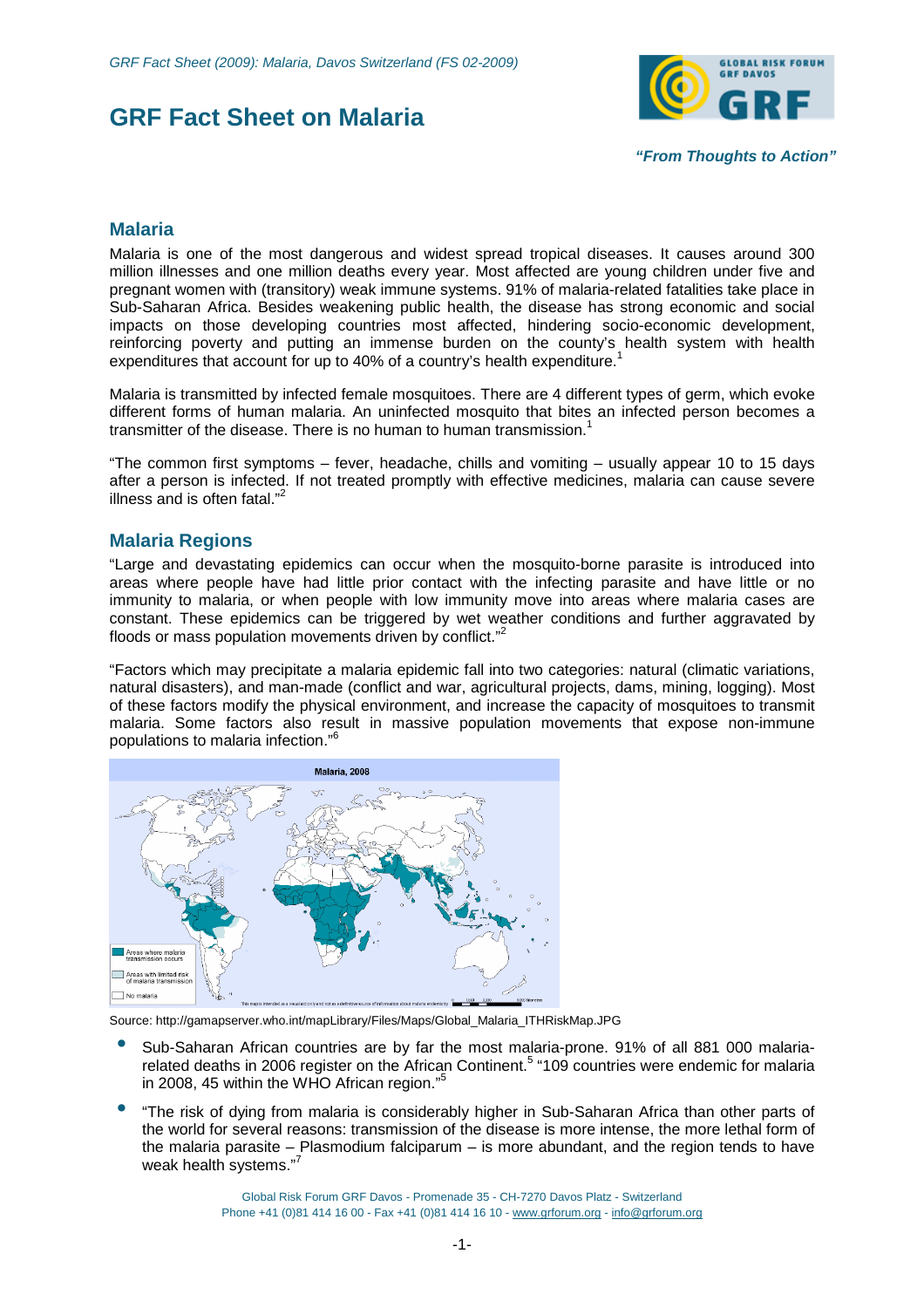# **People at Risk**

- Malaria is the ninth most significant cause of death and disability globally."<sup>3</sup>
- "There were an estimated 247 million malaria cases (…) in 2006, causing nearly a million deaths, mostly of children under 5 years."<sup>5</sup>
- "About 3.3 billion people half of the world's population are at risk of malaria. Every year, this leads to about 250 million malaria cases and nearly one million deaths. People living in the poorest countries are the most vulnerable."<sup>4</sup>
- "In areas of high and stable transmission people develop immunity following repeated infections, so that the populations at greatest risk of becoming sick with malaria are young children, who have not yet had multiple infections."<sup>6</sup>
- "One in five (20%) of all childhood deaths [children >5 years] in Africa are due to malaria. It is estimated that an African child has on average between 1.6 and 5.4 episodes of malaria fever each year. Every 30 seconds a child dies from malaria in Africa."<sup>4</sup>
- "An estimated 10 000 pregnant women and up to 200 000 infants die each year as a result of malaria during pregnancy. Pregnant women living in places where malaria is highly prevalent are four times more likely than other adults to get malaria and twice as likely to die of the disease. Once infected, pregnant women risk anaemia, premature delivery and stillbirth. Their babies are likely to be of low birth weight, which makes them unlikely to survive their first year of life."<sup>8</sup>
- "In areas of lower or irregular transmission all age groups fall ill when infected and are vulnerable to severe disease."<sup>6</sup>
- "Up to 30% of malaria deaths in Africa occur in the wake of war, local violence or other emergencies. Malaria deaths often far exceed those caused by the conflict or problem. Displaced people living in makeshift housing are vulnerable to malaria because they are more likely to be bitten by mosquitoes, are often ill with other infections and lack access to health care."<sup>8</sup>

## **Malaria Hinders Socio-Economic Development**

- "Malaria is both a root cause and consequence of poverty; it puts a heavy economic burden on endemic countries and contributes to the cycle of poverty."
- "Malaria takes an economic toll cutting economic growth rates by as much as 1.3% in countries with high disease rates."<sup>2</sup>
- "In Africa alone, the total economic burden is estimated at US\$ 12 billion annually."<sup>8</sup>
- "Malaria's health costs include both personal and public expenditures on prevention and treatment. In some heavy-burden countries, the disease accounts for up to 40% of public health expenditures (...)."<sup>2</sup>
- "[Malaria] traps families and communities in a downward spiral of poverty, disproportionately affecting marginalized and poor people who cannot afford treatment or who have limited access to health care." 4
- Ɣ "People faced with a high threat of malaria spend as much as a quarter of their incomes on medical visits, mosquito nets, medicines, laboratory tests and funerals for victims. They are less productive and lose income because of absences from work or being too sick to plant and harvest .<br>crops. Children lose out on educational opportunities too."<sup>8</sup>